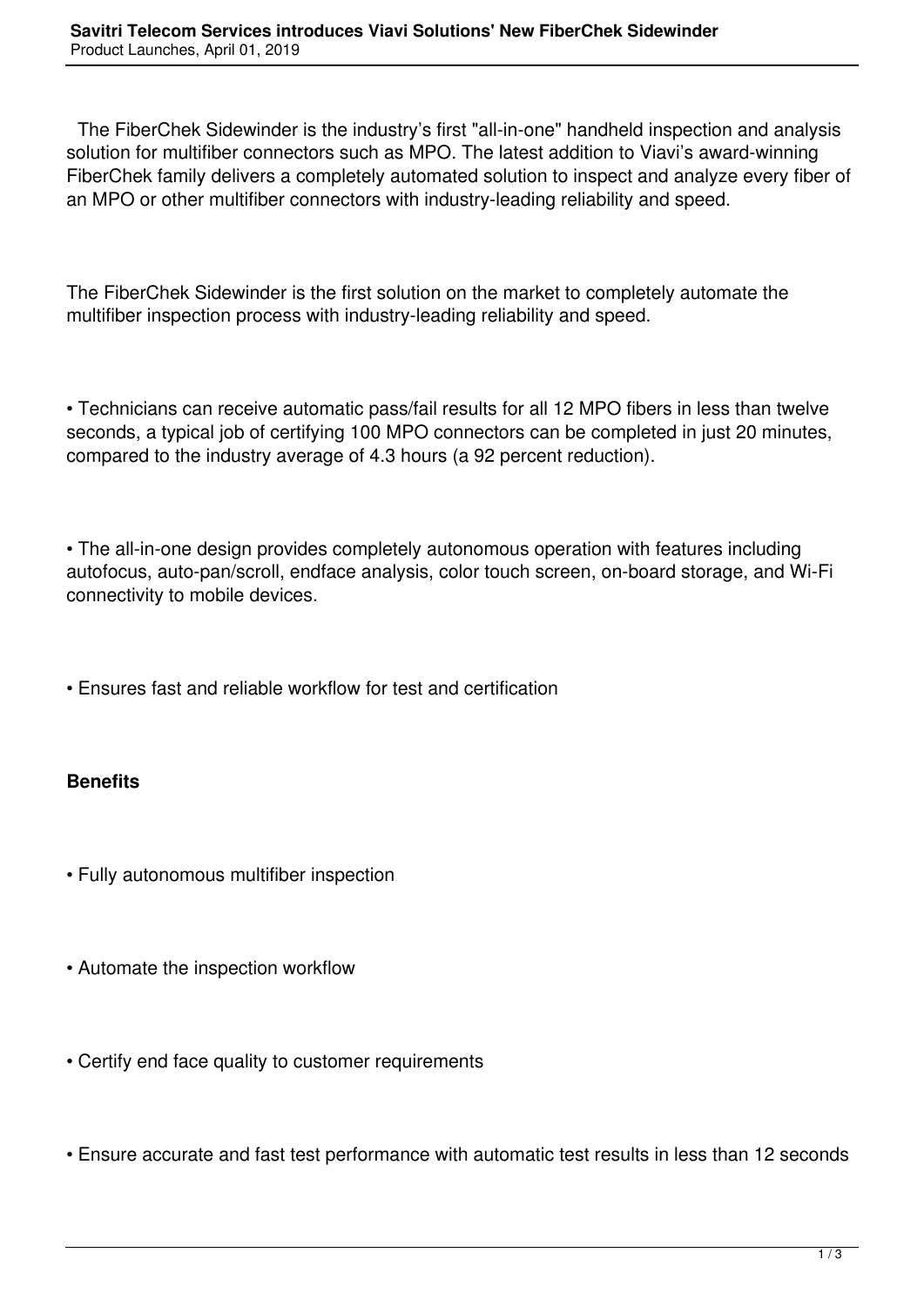- Easily access connections in any location
- Connect with anything and test anywhere!

## **Key Features**

- Integrated touchscreen
- Live fiber viewing
- Auto-center
- Auto-focus
- Auto-pan/scroll
- Built-in fiber end-face analysis
- Audible sounds for Pass/Fail results
- User-selectable acceptance profiles